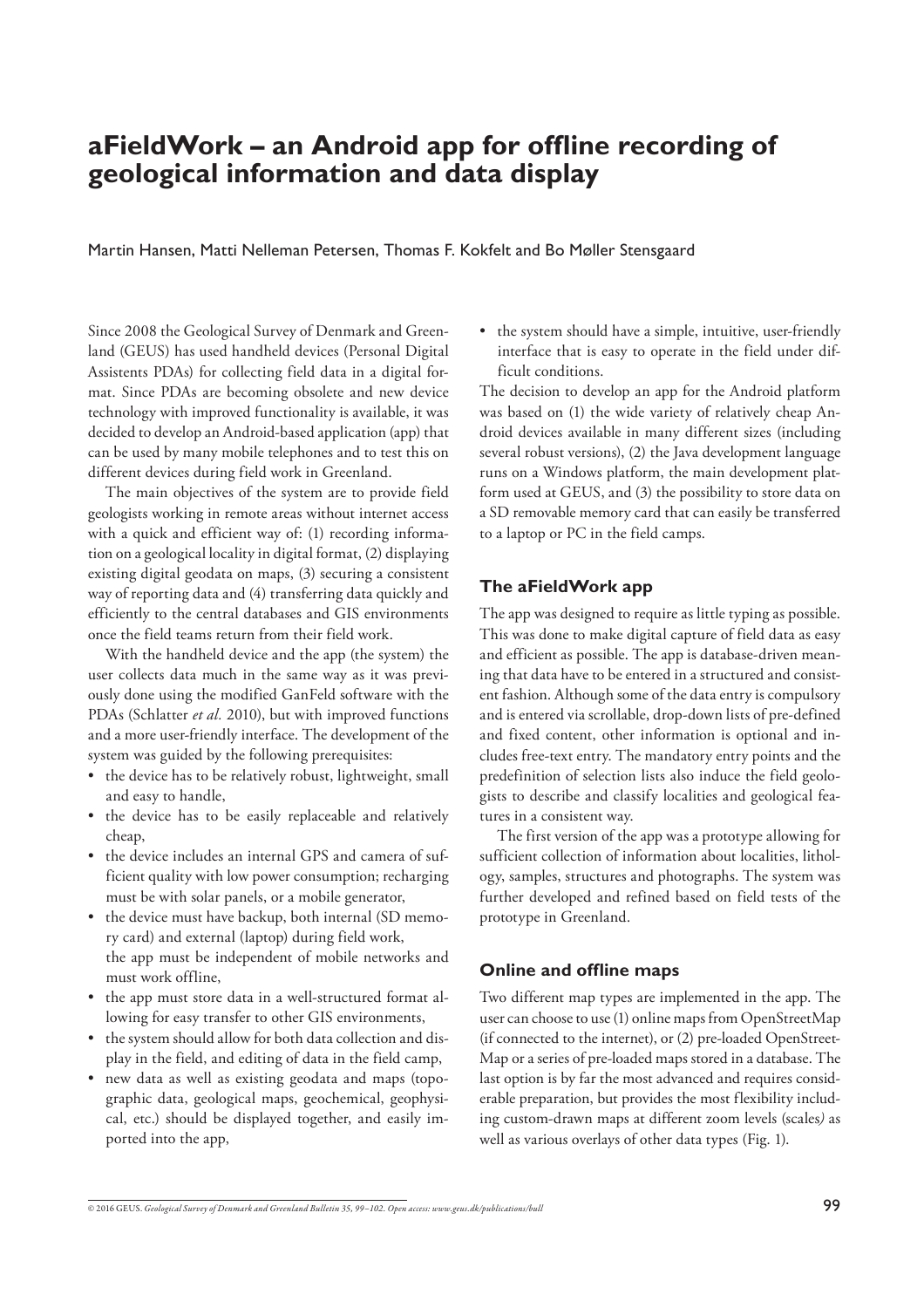

Fig. 1. **A**: Geological (1:500 000) map with layers of topographic contours and various locality point symbols. **B**: The same geographical area with an overlay of the analytical signal of the total magnetic intensity on top of the geological map.

 All map types show and create geological localities as symbols. As long as the GPS is on, a colour-coded indicator shows each locality and the type of information which is attached to the locality. The user can make drawings and queries about spatial data, such as contours, trend lines and former localities. From the map a click on any locality or point will display attached information which can then be edited. While the map is displayed on the screen the user's position and walking direction will be shown. It is also possible to create points on the map that are not related to geological observations, a function useful for planning reconnaissance missions or drop-offs in the field by helicopter or boat. The user can make distance measurements on the maps and quickly obtain the coordinates of any point.

#### **How to enter data**

All data entries are geo-referenced via geographical co-ordinates taken from an internal GPS in the Android device together with information about its accuracy. The sample numbering follows GEUS' sample numbering system. The user may prompt manual text entries, for e.g. longer descriptions of localities, rocks and samples. For example, the data entry point, or menu, for samples will not appear before the user selects the 'sample button'. This ensures a smooth and efficient data entry without interference of unnecessary information and menus. The selection lists are in many cases designed so that the most frequently used entries are listed first and can be tailor-made before field use for special requirements.

*'Localities'.* A locality is created by tapping the 'New Locality' button on the start-up screen of the aFieldWork app (Fig. 2). The user is then prompted for a description of the locality (not mandatory). The co-ordinates are displayed as decimal degree, degree decimal minutes or converted to UTM coordinates, along with their GPS accuracy and time of creation. The locality is automatically stored and provided with a unique locality ID which is composed of the year, the unique GEUS initials of the geologist and the number of the locality, e.g. 14smw003 for the third locality of the geologist smw in the year 2014.

 From the locality screen it is possible to add free text notes or to open entry points for 'Earth Materials', 'Samples', 'Structure' or 'Photos'. Each entry point has been colour-coded to facilitate identification (Fig. 2).

*'Earth Materials' (lithology).* The entry point 'Earth Materials' (Fig. 3) refers to information about the lithologies found at a given locality. This information is entered from a predefined, hierarchical system of 'Rock Class', 'Rock Type' and subsequently 'Rock Name' allowing a narrowing down to a few items with a few taps on the screen. The classification of the 'Earth Materials' (the rocks) follows classification schemes suggested by the International Union of Geological Sciences (IUGS). It is possible to omit a rock name at 'Earth Materials'. Extra information, such as colour, metamorphic grade, mineralogy (as 'common', 'alterations' and 'ore' minerals) and fossils can be entered. This information is mostly entered via predefined selection lists. Once the 'Earth Materials' data are entered it can be saved, not only to the locality, but also to a Quick list ('quiklst'). This makes it easy to add information from this Quick list to additional localities with the same 'Earth Material' information.

*'Samples'.* At the entry point 'Sample' the user can number and register information on particular rock samples collected in the field. The rock samples must be connected to an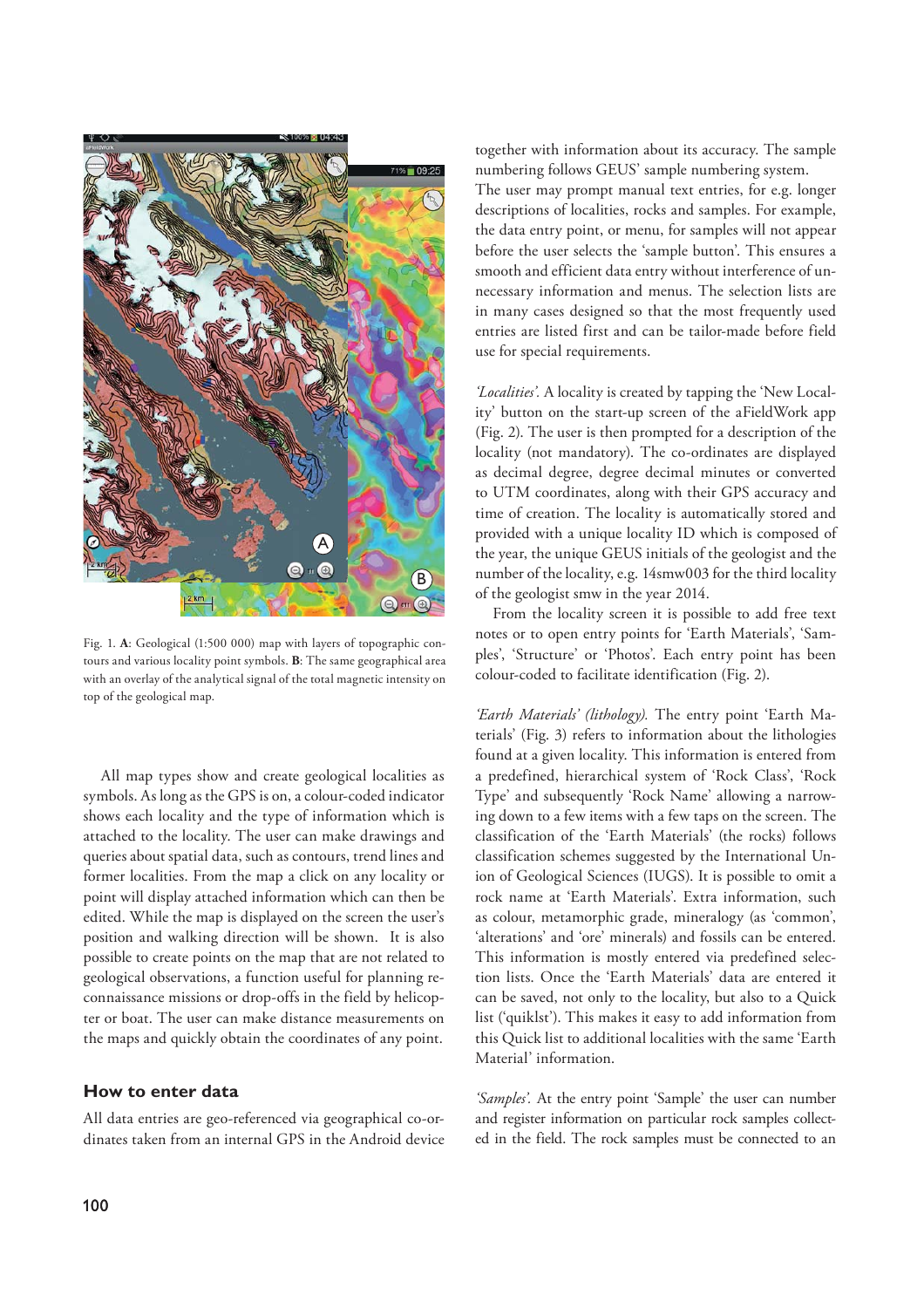

Fig. 2**.** The main screen of the app showing a list of localities with colour code added for easy reference: 'Earth Materials' (lithology), 'Samples', 'Structure' measurements or 'Photos'.

 $\ddot{\Psi}$  and mafic dyke dologita Brown-yelloy **Select Metagrad** Map unit  $C<sub>2</sub>$  m **Mineral** .<br>Filip Test earth Alteration / ore / texture info Altera mir Mineral **Time** Texture 1  $\overline{\smile}$  Enter fossils Fossils tes about fossile  $\alpha$ Cancel **Select from quikist** addtoguik

Fig. 3. The 'Earth Material' (lithology) data entry screen.

'Earth Material' entry and cannot be saved without this critical information. The 'Earth Material' entry can either be an existing one or can be created when the 'Sample' entry point is selected. The sample is automatically assigned a sample number (by default one increment above the previous sample number). A sample type and a sample purpose can be selected from drop-down lists and a free text can also be entered.

*Structural measurements.* At the entry point 'Structure' the user can digitally capture information on a structural measurement. Like rock samples, structural observations must be connected to an 'Earth Material'.

 Structural class (linear or planar), type (e.g. fault, shear zone for a planar class) and detail (e.g. generation for a foliation) can be selected from drop-down lists. Measurements made by a hand-held compass can be entered as numbers using a keyboard or by two sliding bars.

*'Photos'.* Photographs can be taken with the internal camera, in which case there is no need for data entry besides an optional free text description of the photograph. If an external camera is used, the user can enter the first and last number of the photographs taken at a given locality. It is also possible to enter free text for the photograph taken with an external camera. Sketches and annotations can be added to the photographs taken by the internal camera. They will be saved as separate files leaving the original photograph intact.

### **Behind the screen**

All data are stored in an SQLite database used in most small digital devices. It is a relatively advanced database system supporting foreign keys, triggers and (with an extension) spatial data. The back-end database structure ensures wellstructured, compatible data and facilitates data transfer to